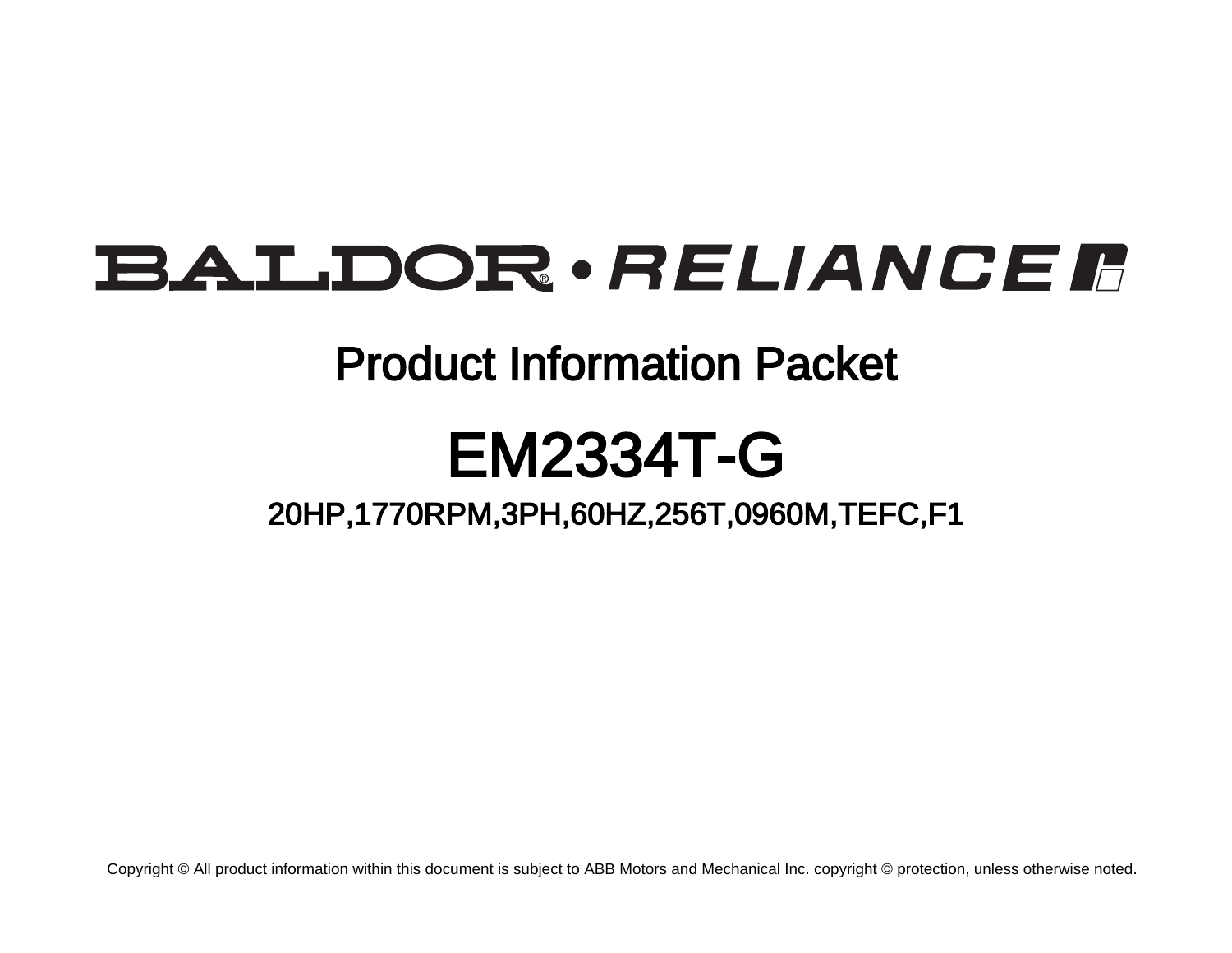### BALDOR · RELIANCE F Product Information Packet: EM2334T-G - 20HP,1770RPM,3PH,60HZ,256T,0960M,TEFC,F1

| <b>Part Detail</b> |           |             |            |             |        |                      |            |  |
|--------------------|-----------|-------------|------------|-------------|--------|----------------------|------------|--|
| Revision:          | R         | Status:     | PRD/A      | Change #:   |        | Proprietary:         | No         |  |
| Type:              | AC        | Elec. Spec: | 09WGT459   | CD Diagram: | CD0180 | Mfg Plant:           |            |  |
| Mech. Spec:        | 09J359    | Layout:     | 09LYJ359   | Poles:      | 04     | <b>Created Date:</b> | 11-27-2017 |  |
| Base:              | <b>RG</b> | Eff. Date:  | 03-18-2021 | Leads:      | 9#10   |                      |            |  |

| <b>Specs</b>                           |                         |                                  |                              |
|----------------------------------------|-------------------------|----------------------------------|------------------------------|
| <b>Catalog Number:</b>                 | <b>EM2334T-G</b>        | <b>Heater Indicator:</b>         | No Heater                    |
| <b>Product Complexity Level:</b>       | Standard                | <b>Insulation Class:</b>         | н                            |
| Enclosure:                             | <b>TEFC</b>             | <b>Inverter Code:</b>            | <b>Inverter Ready</b>        |
| Frame:                                 | 256T                    | <b>KVA Code:</b>                 |                              |
| <b>Frame Material:</b>                 | Iron                    | <b>Lifting Lugs:</b>             | <b>Standard Lifting Lugs</b> |
| Output @ Frequency:                    | 20.000 HP @ 60 HZ       | <b>Locked Bearing Indicator:</b> | Locked Bearing               |
| Synchronous Speed @ Frequency:         | 1800 RPM @ 60 HZ        | Motor Lead Quantity/Wire Size:   | 9 @ 10 AWG                   |
| Voltage @ Frequency:                   | 460.0 V @ 60 HZ         | <b>Motor Lead Exit:</b>          | Ko Box                       |
|                                        | 230.0 V @ 60 HZ         | <b>Motor Lead Termination:</b>   | <b>Flying Leads</b>          |
| XP Class and Group:                    | None                    | Motor Type:                      | 0960M                        |
| <b>XP Division:</b>                    | Not Applicable          | <b>Mounting Arrangement:</b>     | F <sub>1</sub>               |
| <b>Agency Approvals:</b>               | <b>CSA</b>              | <b>Power Factor:</b>             | 83                           |
|                                        | <b>CSA EEV</b>          | <b>Product Family:</b>           | <b>General Purpose</b>       |
|                                        | <b>UR</b>               | <b>Pulley End Bearing Type:</b>  | Ball                         |
| <b>Auxillary Box:</b>                  | No Auxillary Box        | <b>Pulley Face Code:</b>         | Standard                     |
| <b>Auxillary Box Lead Termination:</b> | None                    | <b>Pulley Shaft Indicator:</b>   | Standard                     |
| <b>Base Indicator:</b>                 | Rigid                   | <b>Rodent Screen:</b>            | None                         |
| <b>Bearing Grease Type:</b>            | Polyrex EM (-20F +300F) | <b>Shaft Extension Location:</b> | <b>Pulley End</b>            |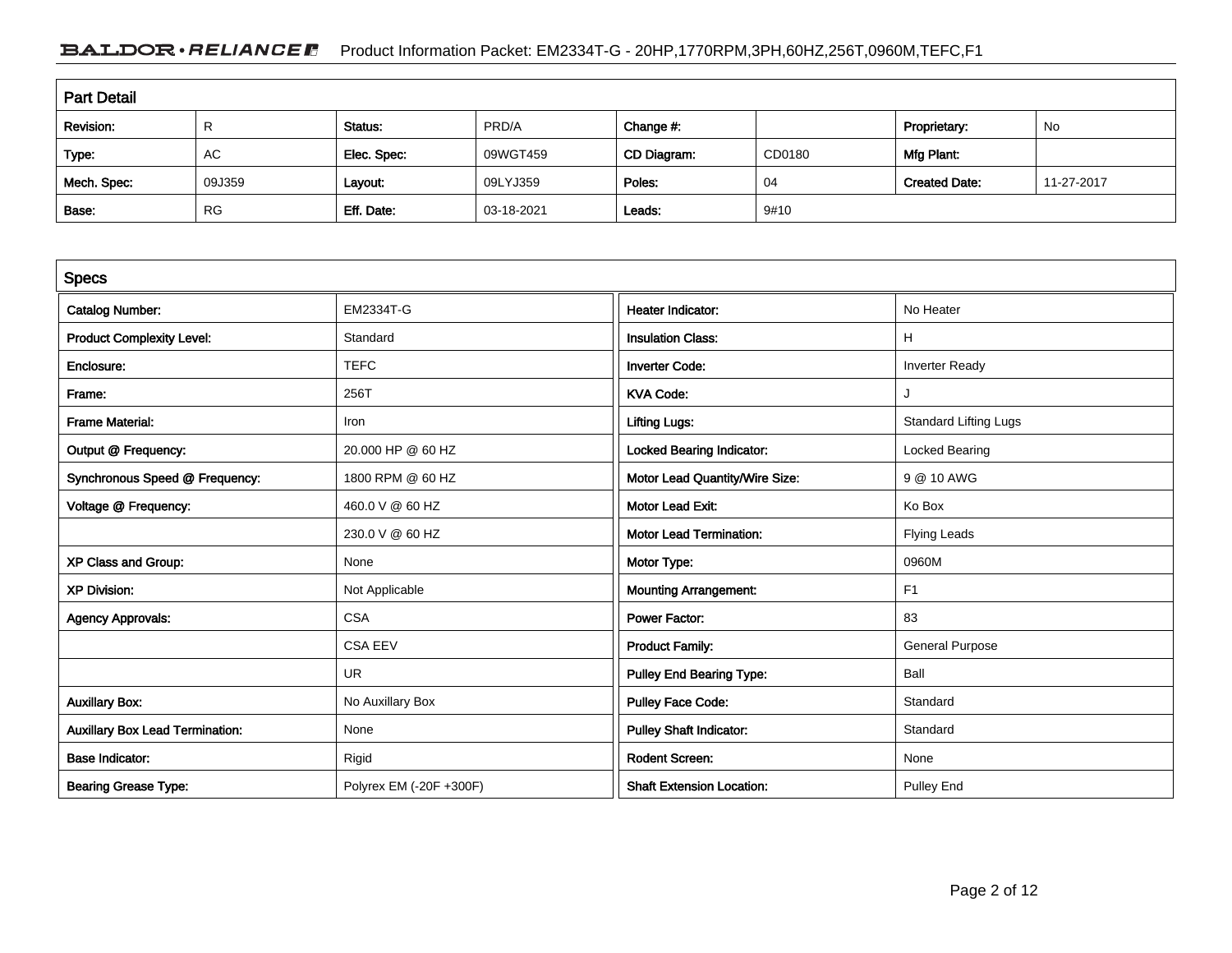| Blower:                               | None                      | <b>Shaft Ground Indicator:</b>     | <b>Shaft Grounding</b> |  |
|---------------------------------------|---------------------------|------------------------------------|------------------------|--|
| Current @ Voltage:                    | 52.000 A @ 208.0 V        | <b>Shaft Rotation:</b>             | Reversible             |  |
|                                       | 48.000 A @ 230.0 V        | <b>Shaft Slinger Indicator:</b>    | <b>Shaft Slinger</b>   |  |
|                                       | 24.000 A @ 460.0 V        | <b>Speed Code:</b>                 | Single Speed           |  |
| Design Code:                          | A                         | <b>Motor Standards:</b>            | <b>NEMA</b>            |  |
| Drip Cover:                           | No Drip Cover             | <b>Starting Method:</b>            | Direct on line         |  |
| Duty Rating:                          | <b>CONT</b>               | Thermal Device - Bearing:          | None                   |  |
| <b>Electrically Isolated Bearing:</b> | Not Electrically Isolated | Thermal Device - Winding:          | None                   |  |
| <b>Feedback Device:</b>               | NO FEEDBACK               | <b>Vibration Sensor Indicator:</b> | No Vibration Sensor    |  |
| <b>Front Face Code:</b>               | Standard                  | <b>Winding Thermal 1:</b>          | None                   |  |
| <b>Front Shaft Indicator:</b>         | None                      | <b>Winding Thermal 2:</b>          | None                   |  |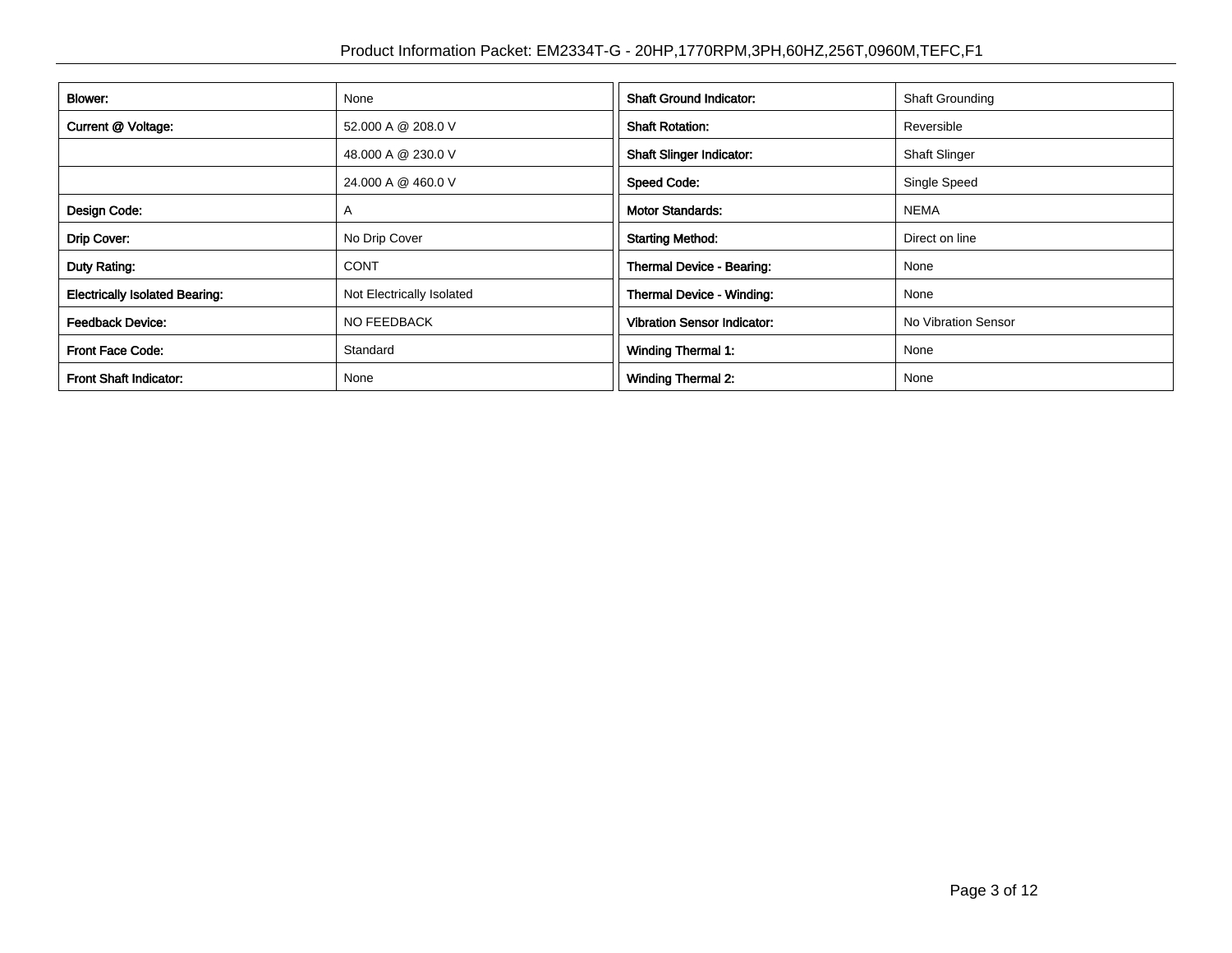### BALDOR · RELIANCE F Product Information Packet: EM2334T-G - 20HP,1770RPM,3PH,60HZ,256T,0960M,TEFC,F1

| Nameplate NP3441LUA        |                                                    |       |
|----------------------------|----------------------------------------------------|-------|
|                            |                                                    |       |
|                            | <b>CAT.NO. EM2334T-G</b>                           |       |
|                            | SPEC 09J359T459G1                                  |       |
|                            | $HP$  20                                           |       |
|                            | VOLTS 230/460                                      |       |
|                            | AMPS $48/24$                                       |       |
|                            | <b>RPM</b> 1770                                    |       |
| $FRAME$ 256T               | $HZ$ 60<br>PH 3                                    |       |
|                            | DES A<br>$SF$ 1.15<br>CODE <sup>J</sup><br>CLASS H |       |
| NEMA NOM. EFF 93           | PF 83                                              |       |
|                            | RATING 40C AMB-CONT                                |       |
|                            | USABLE AT 208V $52$<br>$CC$ 010A                   |       |
|                            | SER<br><b>ENCL</b> TEFC                            |       |
|                            | $DE$ 6309<br><b>ODE</b> 6208                       |       |
| <b>VPWM INVERTER READY</b> |                                                    |       |
| CT6-60H(10:1)VT3-60H(20:1  |                                                    |       |
|                            | 50HZ 20HP 190/380V 58/29A                          | SF1.0 |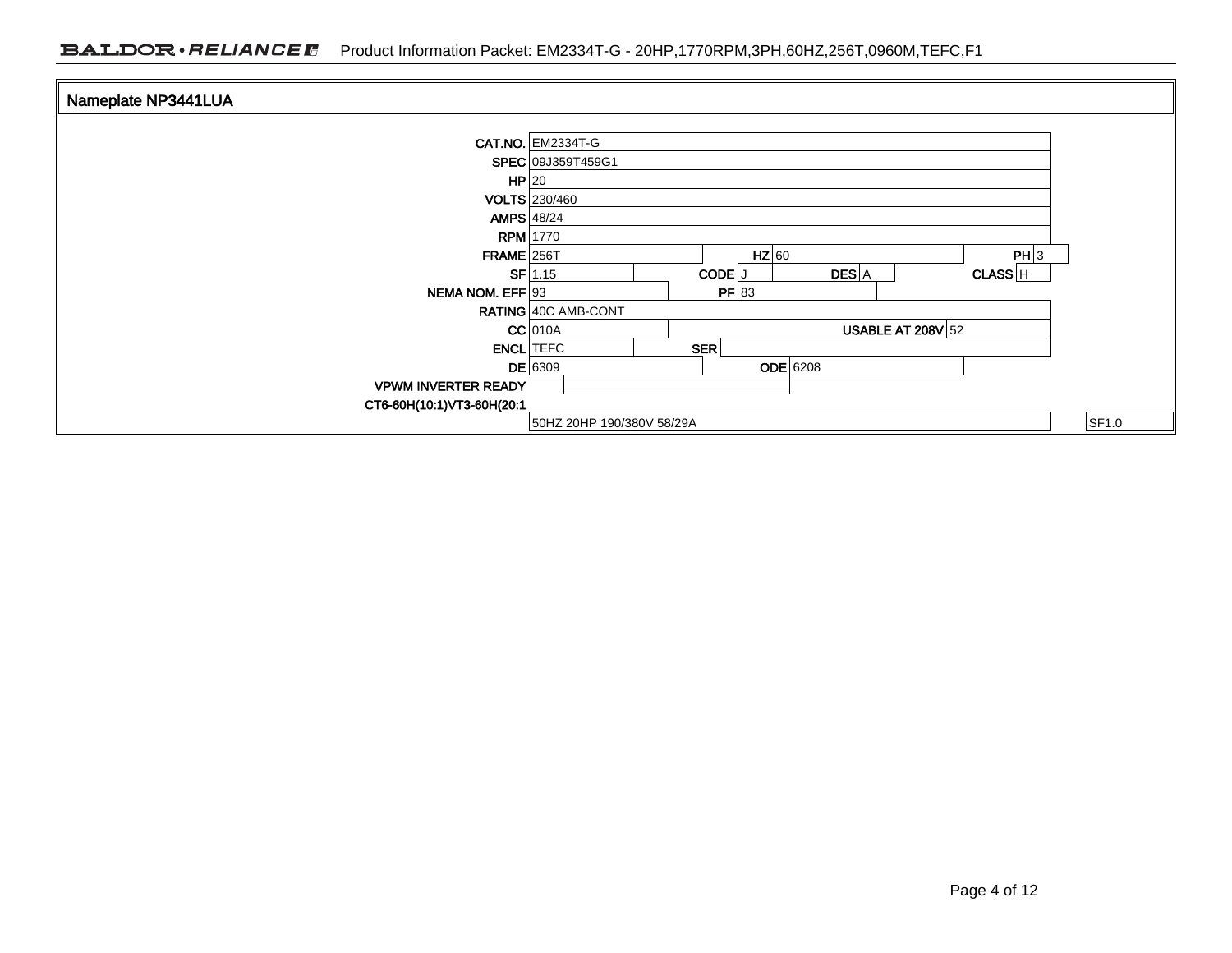| <b>Parts List</b>  |                                            |          |  |  |  |
|--------------------|--------------------------------------------|----------|--|--|--|
| <b>Part Number</b> | Description                                | Quantity |  |  |  |
| SA348262           | SA 09J359T459G1                            | 1.000 EA |  |  |  |
| RA336814           | RA 09J359T459G1                            | 1.000 EA |  |  |  |
| 09FN3001D01SP      | EXTERNAL FAN, PLASTIC                      | 1.000 EA |  |  |  |
| HW1002A63          | 0ASHER, 5/8 HI-COLLAR SPRLCKWASHER         | 1.000 EA |  |  |  |
| 09CB3002SP         | CB W/1.38 LEAD HOLE FOR 37, 39, 307 & 30   | 1.000 EA |  |  |  |
| 09GS1000SP         | GASKET-CONDUIT BOX, 1/16 THICK LEXIDE      | 1.000 EA |  |  |  |
| 10XN2520K12        | 1/4-20 X.75 GRD 5                          | 2.000 EA |  |  |  |
| HW1001A25          | LOCKWASHER 1/4, ZINC PLT .493 OD, .255 I   | 2.000 EA |  |  |  |
| 09EP1101A11SP      | PU ENDPLATE, MACH                          | 1.000 EA |  |  |  |
| WD1000B16          | T&B CX70TN OR L70P TERMINAL LUG            | 1.000 EA |  |  |  |
| 59XW2520G07        | .25-20X.44, HEX SER WSHR, TAPTITE 2, GREEN | 1.000 EA |  |  |  |
| 09EP1100A14        | FREP ASSM, (FOR INTRL ROUTING PURPOSE)     | 1.000 EA |  |  |  |
| XY3816A12          | 3/8-16 FINISHED NUT                        | 4.000 EA |  |  |  |
| HW1001A38          | LOCKWASHER 3/8, ZINC PLT .688 OD, .382 I   | 4.000 EA |  |  |  |
| HW5100A08          | W3118-035 WVY WSHR (WB)                    | 1.000 EA |  |  |  |
| 10XN2520K28        | 1/4-20 X 1.75" HX HD SCRWGRADE 5, ZINC P   | 2.000 EA |  |  |  |
| HW1001A25          | LOCKWASHER 1/4, ZINC PLT .493 OD, .255 I   | 2.000 EA |  |  |  |
| 10XN2520K36        | 1/4-20 X 2.25" HX HD SCRWGRADE 5, ZINC P   | 4.000 EA |  |  |  |
| HW1001A25          | LOCKWASHER 1/4, ZINC PLT .493 OD, .255 I   | 4.000 EA |  |  |  |
| HW4600B44          | V-RING SLINGER 1.500 X 1.810 X .28 VITON   | 1.000 EA |  |  |  |
| HA3113A02          | THRUBOLT 3/8-16 X 16.750                   | 4.000 EA |  |  |  |
| HW1001A38          | LOCKWASHER 3/8, ZINC PLT .688 OD, .382 I   | 4.000 EA |  |  |  |
| 09FH4000SP         | 309 FH - BLACK PRIMER                      | 1.000 EA |  |  |  |
| HA2081A05          | SPACER TUBE, 309 FAN HSG, 2.00 LONG        | 4.000 EA |  |  |  |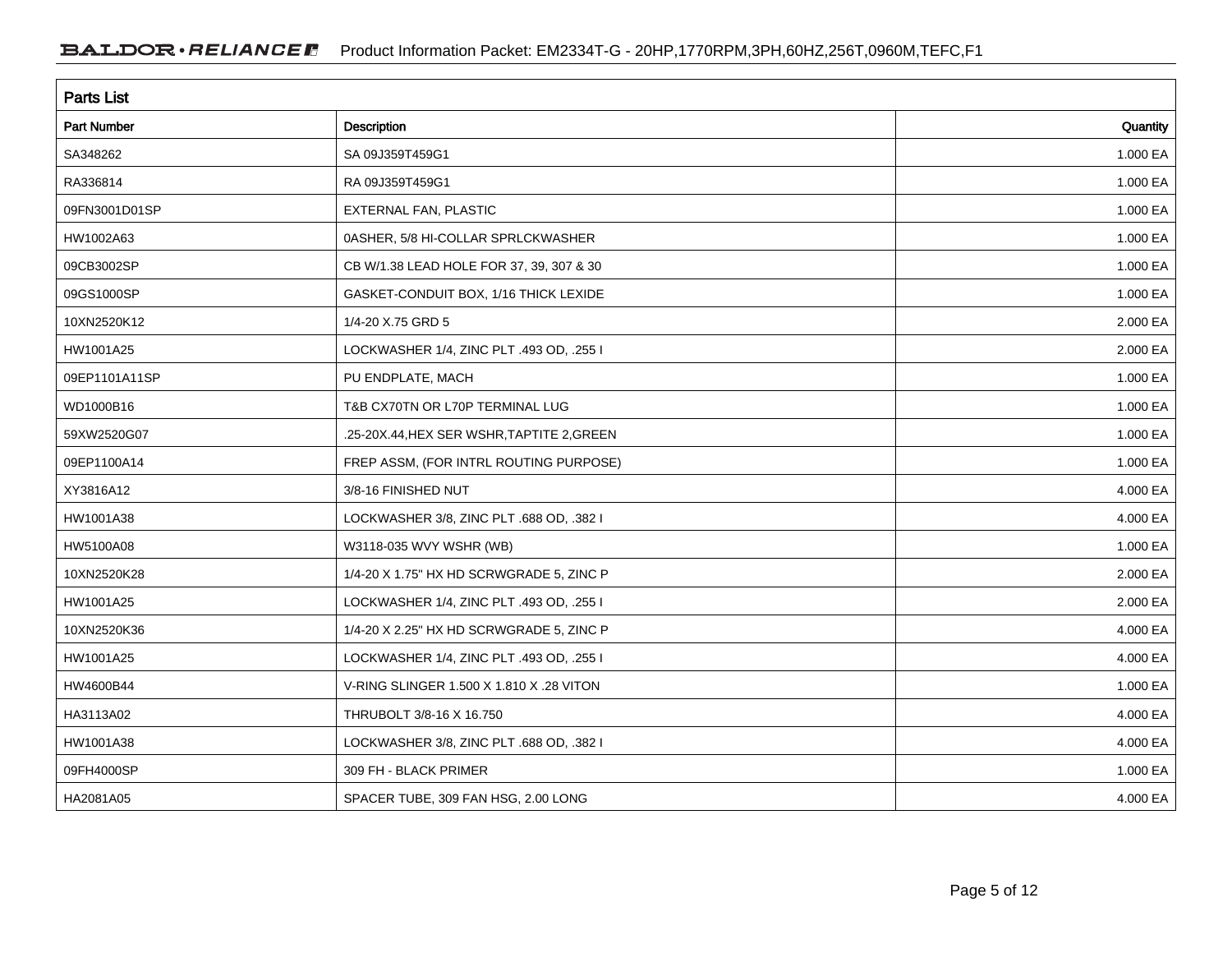| <b>Parts List (continued)</b> |                                          |          |  |  |  |
|-------------------------------|------------------------------------------|----------|--|--|--|
| <b>Part Number</b>            | Description                              | Quantity |  |  |  |
| XY3816A12                     | 3/8-16 FINISHED NUT                      | 4.000 EA |  |  |  |
| HW1001A38                     | LOCKWASHER 3/8, ZINC PLT .688 OD, .382 I | 4.000 EA |  |  |  |
| 09CB3501SP                    | CONDUIT BOX LID FOR 09CB3001 & 09CB3002  | 1.000 EA |  |  |  |
| 09GS1013SP                    | 09 GS FOR 09CB3501 LID - LEXIDE          | 1.000 EA |  |  |  |
| 51XW2520A12                   | .25-20 X .75, TAPTITE II, HEX WSHR SLTD  | 2.000 EA |  |  |  |
| HW2501G25                     | KEY, 3/8 SQ X 2.875                      | 1.000 EA |  |  |  |
| LB1115N                       | LABEL, LIFTING DEVICE (ON ROLLS)         | 1.000 EA |  |  |  |
| HW4500A05                     | 1669B ALEM/UNIV860 GR FTG X              | 1.000 EA |  |  |  |
| HW4500A17                     | 317400 ALEMITE GREASE RELIEF             | 1.000 EA |  |  |  |
| HA4054                        | SHORT T-DRAIN FITTING, .125" N.P.T.      | 1.000 EA |  |  |  |
| MJ1000A02                     | GREASE, MOBIL POLYREX EM - 124047        | 0.080 LB |  |  |  |
| HW4500A03                     | GREASE FITTING, .125 NPT 1610(ALEMITE) 8 | 1.000 EA |  |  |  |
| HW4500A17                     | 317400 ALEMITE GREASE RELIEF             | 1.000 EA |  |  |  |
| HA4054                        | SHORT T-DRAIN FITTING, .125" N.P.T.      | 1.000 EA |  |  |  |
| HW2500A25                     | WOODRUFF KEY USA #1008 #BLOW CARBON STEE | 1.000 EA |  |  |  |
| MG1000Y03                     | MUNSELL 2.53Y 6.70/ 4.60, GLOSS 20,      | 0.050 GA |  |  |  |
| 85XU0407S04                   | 4X1/4 U DRIVE PIN STAINLESS              | 2.000 EA |  |  |  |
| LB1119N                       | <b>WARNING LABEL</b>                     | 1.000 EA |  |  |  |
| LC0181                        | CONNECTION LABEL                         | 1.000 EA |  |  |  |
| NP3441LUA                     | ALUM SUPER-E VPWM INV READY UL CSA-EEV C | 1.000 EA |  |  |  |
| 09PA1000                      | PACKAGING GROUP COMBINED PRINT           | 1.000 EA |  |  |  |
| LB1350                        | BAR CODE LABEL FOR YORK                  | 1.000 EA |  |  |  |
| MN416A01                      | TAG-INSTAL-MAINT no wire (1200/bx) 1/21  | 1.000 EA |  |  |  |
| LD7020E09                     | LEAD SET, 10AWG, 9 LEAD, 20" LONG LEADS  | 1.000 EA |  |  |  |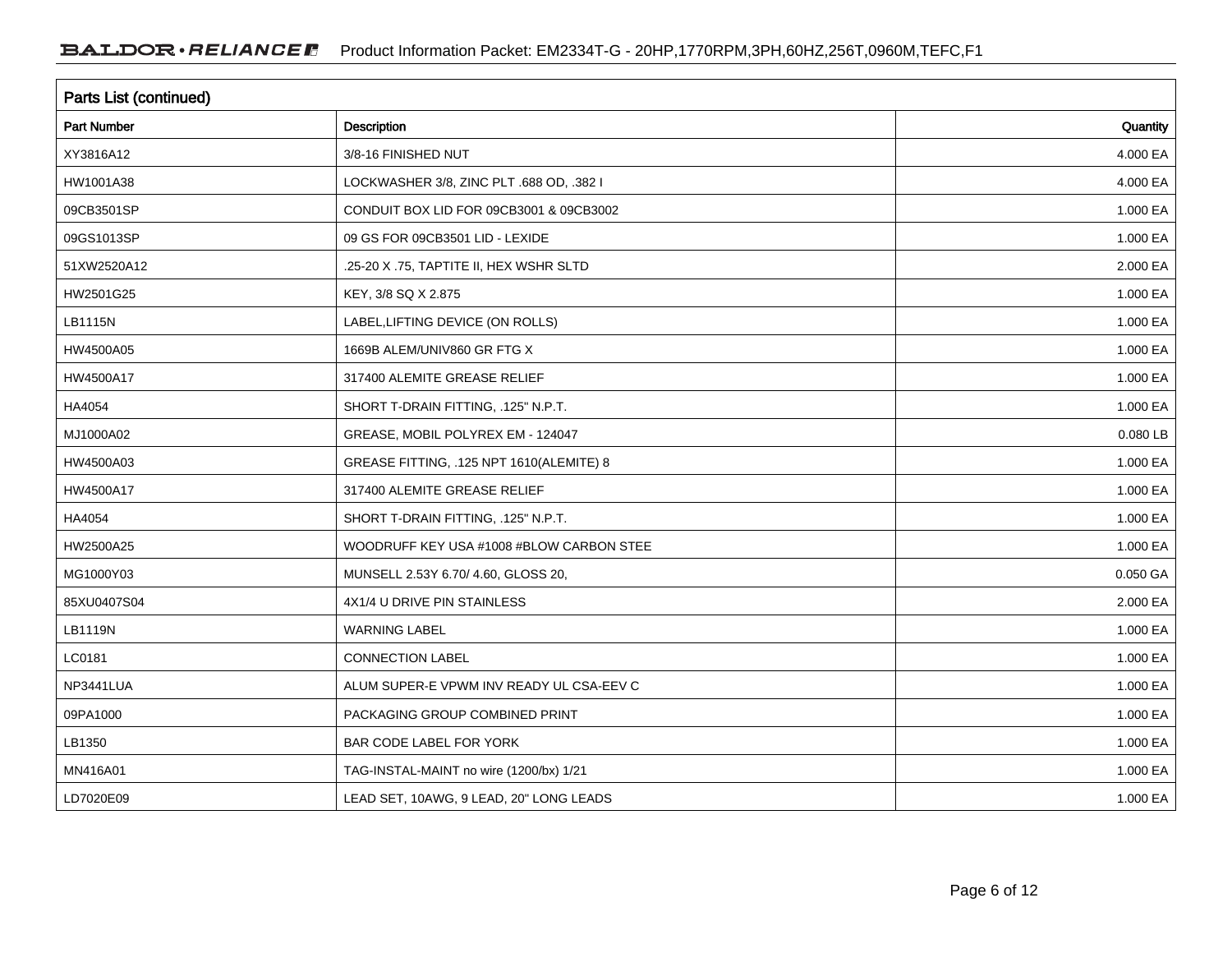| PE-0000003 | <b>ZRTG PE ASSEMBLY</b> | .000EA<br>. |
|------------|-------------------------|-------------|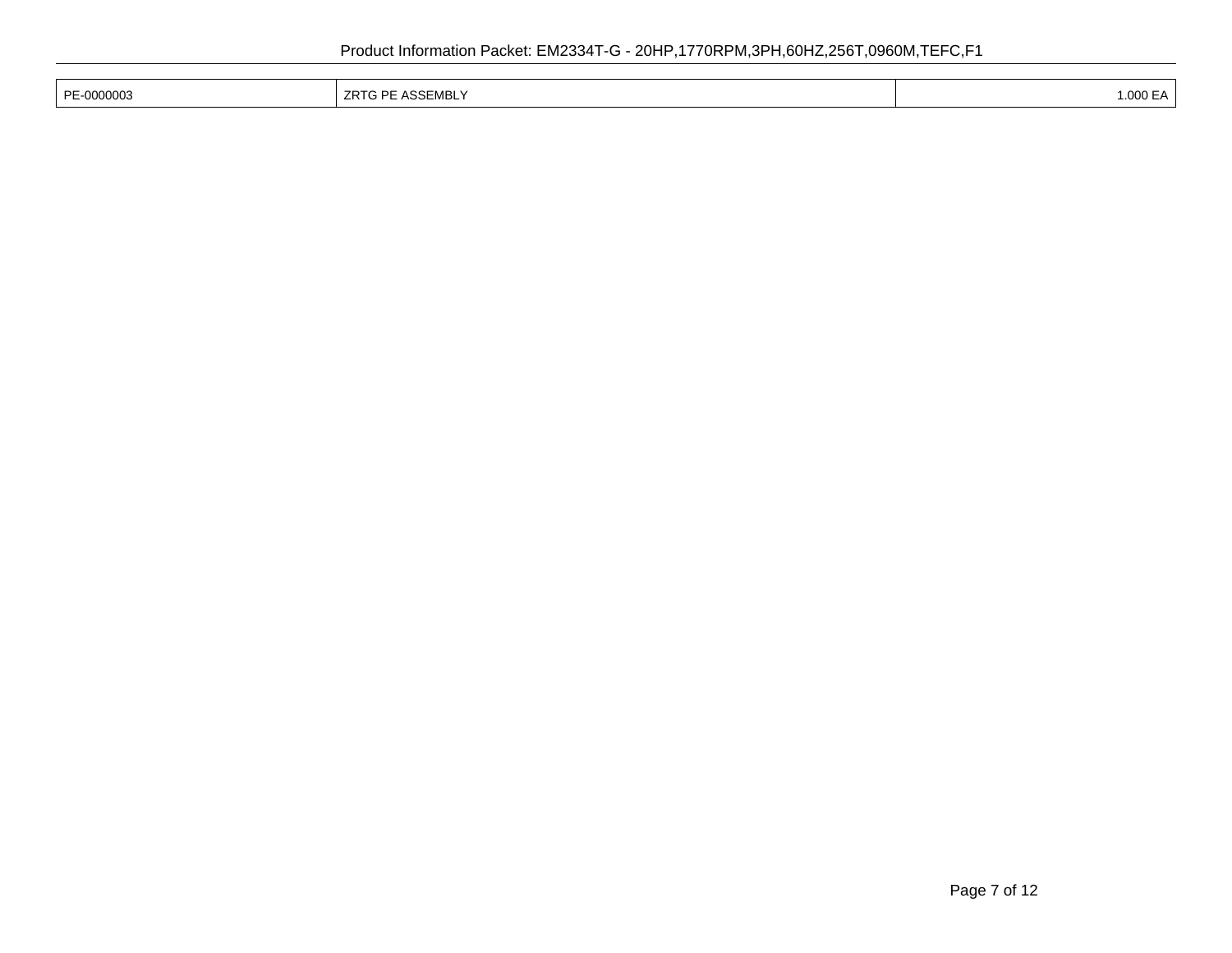#### **AC Induction Motor Performance Data**

Record # 68093Typical performance - not guaranteed values

| <b>Winding: 09WGT459-R013</b><br><b>Type: 0960M</b> |                 |              | <b>Enclosure: TEFC</b>                          |                  |  |
|-----------------------------------------------------|-----------------|--------------|-------------------------------------------------|------------------|--|
| <b>Nameplate Data</b>                               |                 |              | 460 V, 60 Hz:<br><b>High Voltage Connection</b> |                  |  |
| <b>Rated Output (HP)</b>                            |                 | 20           | <b>Full Load Torque</b>                         | 59.27 LB-FT      |  |
| <b>Volts</b>                                        |                 | 230/460      | <b>Start Configuration</b>                      | direct on line   |  |
| <b>Full Load Amps</b>                               |                 | 48/24        | <b>Breakdown Torque</b>                         | 232 LB-FT        |  |
| <b>R.P.M.</b>                                       |                 | 1770         | <b>Pull-up Torque</b>                           | 126 LB-FT        |  |
| Hz                                                  | 60 Phase        | 3            | <b>Locked-rotor Torque</b>                      | 141 LB-FT        |  |
| <b>NEMA Design Code</b>                             | A KVA Code      |              | <b>Starting Current</b>                         | 198 A            |  |
| Service Factor (S.F.)                               |                 | 1.15         | <b>No-load Current</b>                          | 10.4 A           |  |
| <b>NEMA Nom. Eff.</b>                               | 93 Power Factor | 83           | Line-line Res. $@$ 25 <sup>o</sup> C            | $0.33814 \Omega$ |  |
| <b>Rating - Duty</b>                                |                 | 40C AMB-CONT | Temp. Rise @ Rated Load                         | $58^{\circ}$ C   |  |
| S.F. Amps                                           |                 |              | Temp. Rise @ S.F. Load                          | $70^{\circ}$ C   |  |
|                                                     |                 |              | <b>Locked-rotor Power Factor</b>                | 26.5             |  |

#### **Load Characteristics 460 V, 60 Hz, 20 HP**

| % of Rated Load     | 25     | 50     | 75     | 100    | 125    | 150    | S.F. |
|---------------------|--------|--------|--------|--------|--------|--------|------|
| <b>Power Factor</b> | 45     | 67     | 78     | 83     | 86     | 87     | 85   |
| Efficiency          | 89.2   | 93     | 93.7   | 93.6   | 93.1   | 92.4   | 93.3 |
| <b>Speed</b>        | 1793.2 | 1786.4 | 1779.1 | 1771.9 | 1763.7 | 1755.3 | 1767 |
| Line amperes        | 11.8   | 15     | 19.2   | 24     | 29.3   | 34.9   | 27.2 |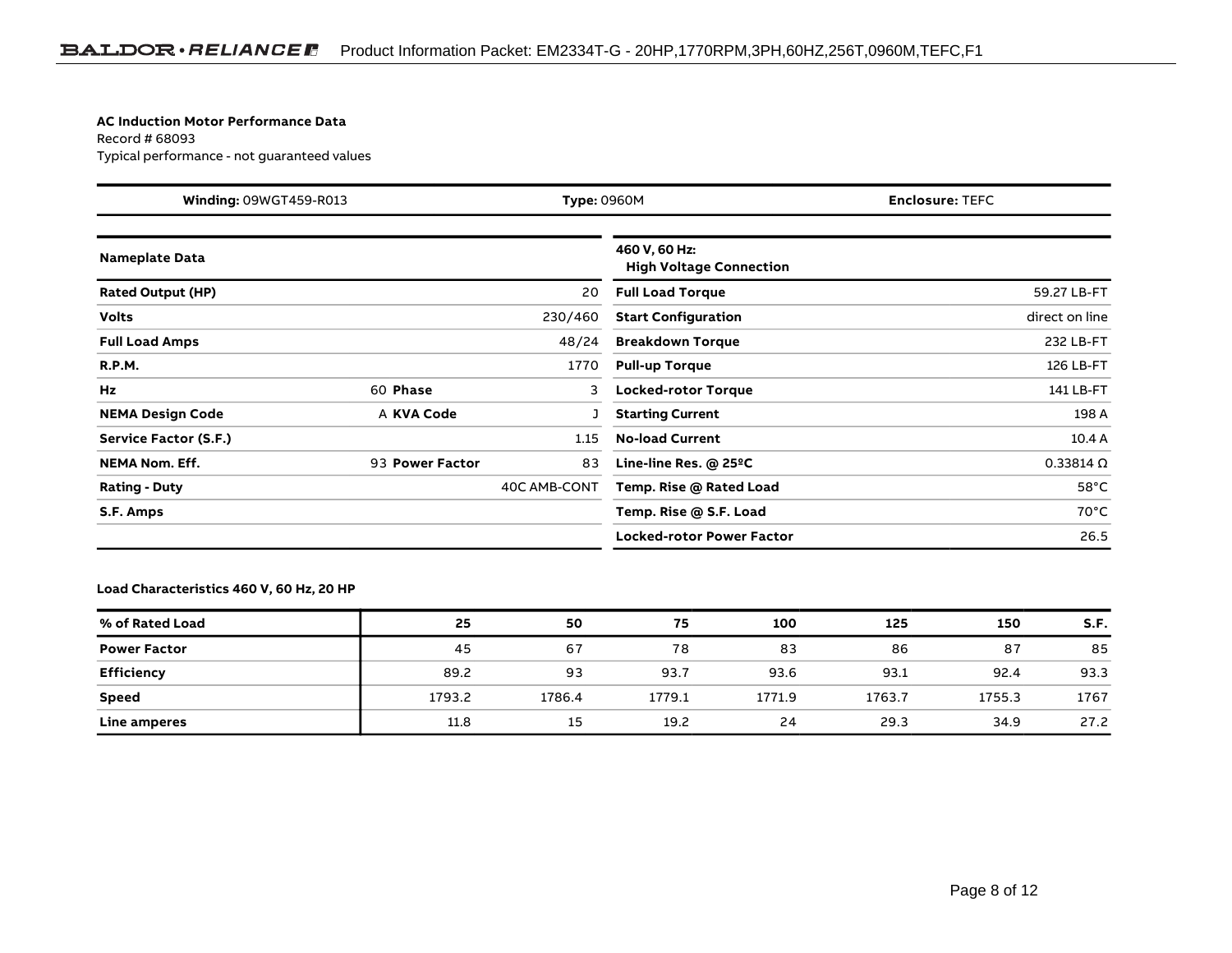

Performance Graph at 460V, 60Hz, 20.0HP Typical performance - Not guaranteed values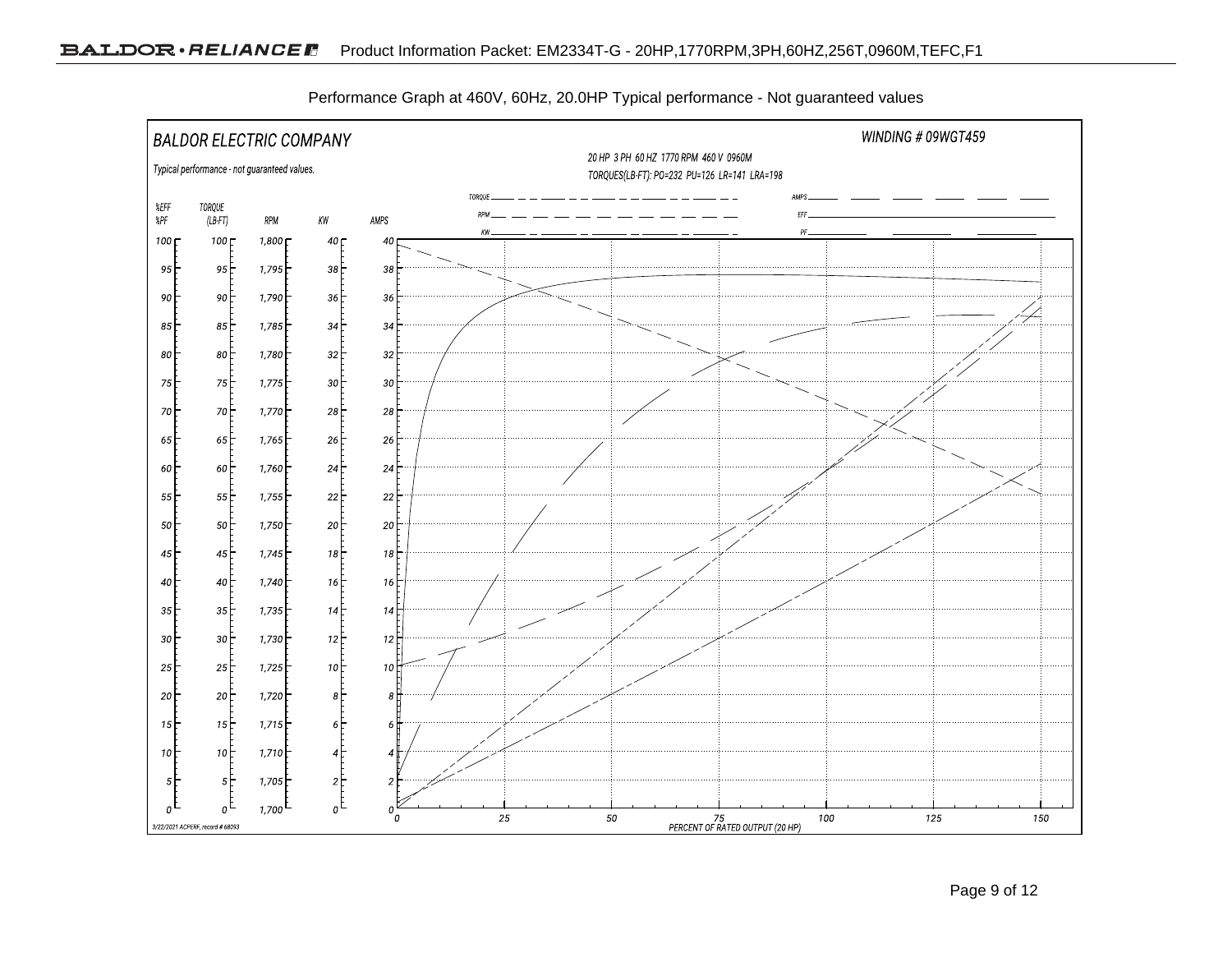

Page 10 of 12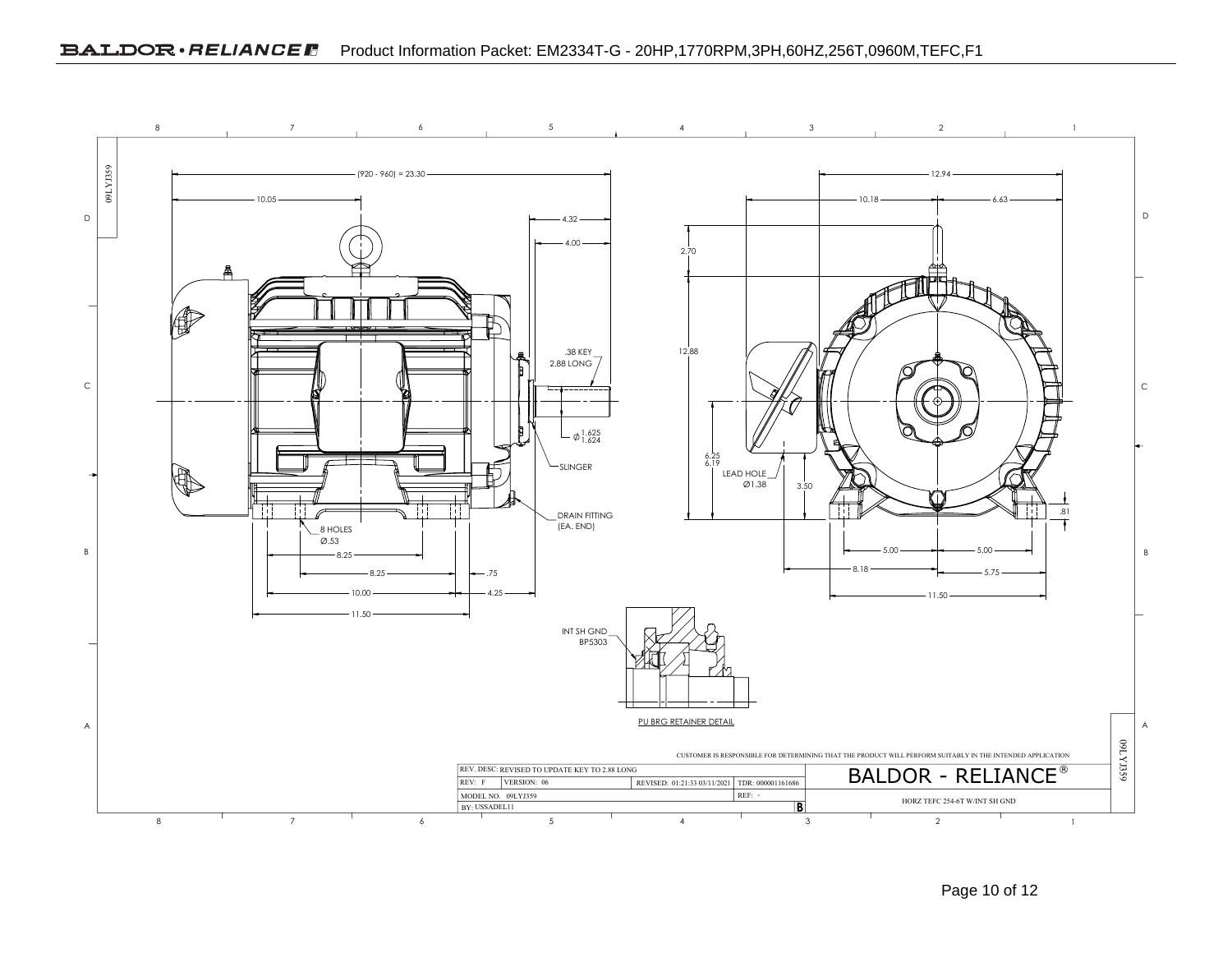